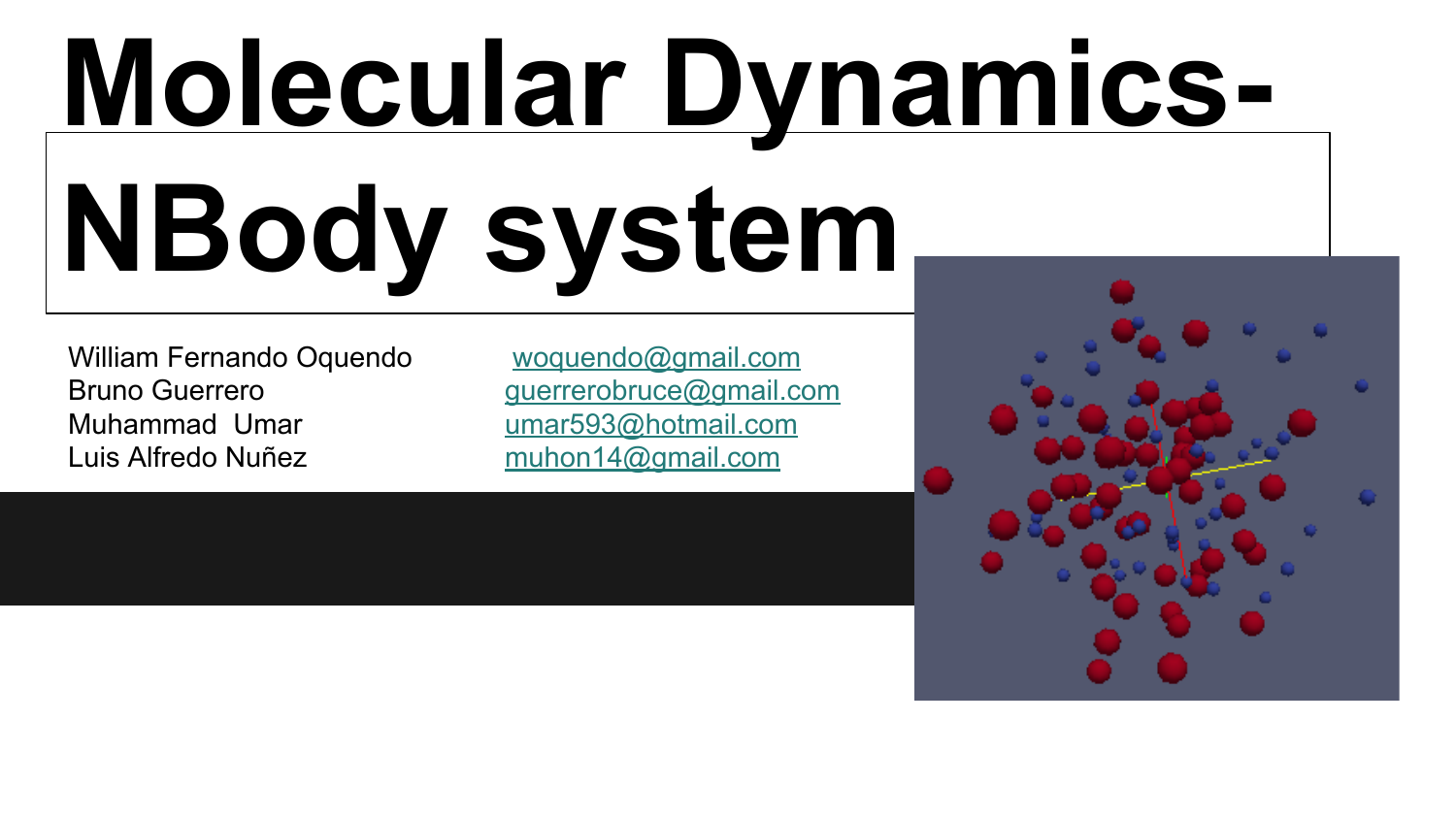## **The problem**

From an existing c code (serial and parallel):

- Write a python interface, keeping in C only the critical parts.
- Generalize the problem for more types of atoms.
- Include a new potential: Morse potential.
- Include documentation.
- Test against old results.

● ...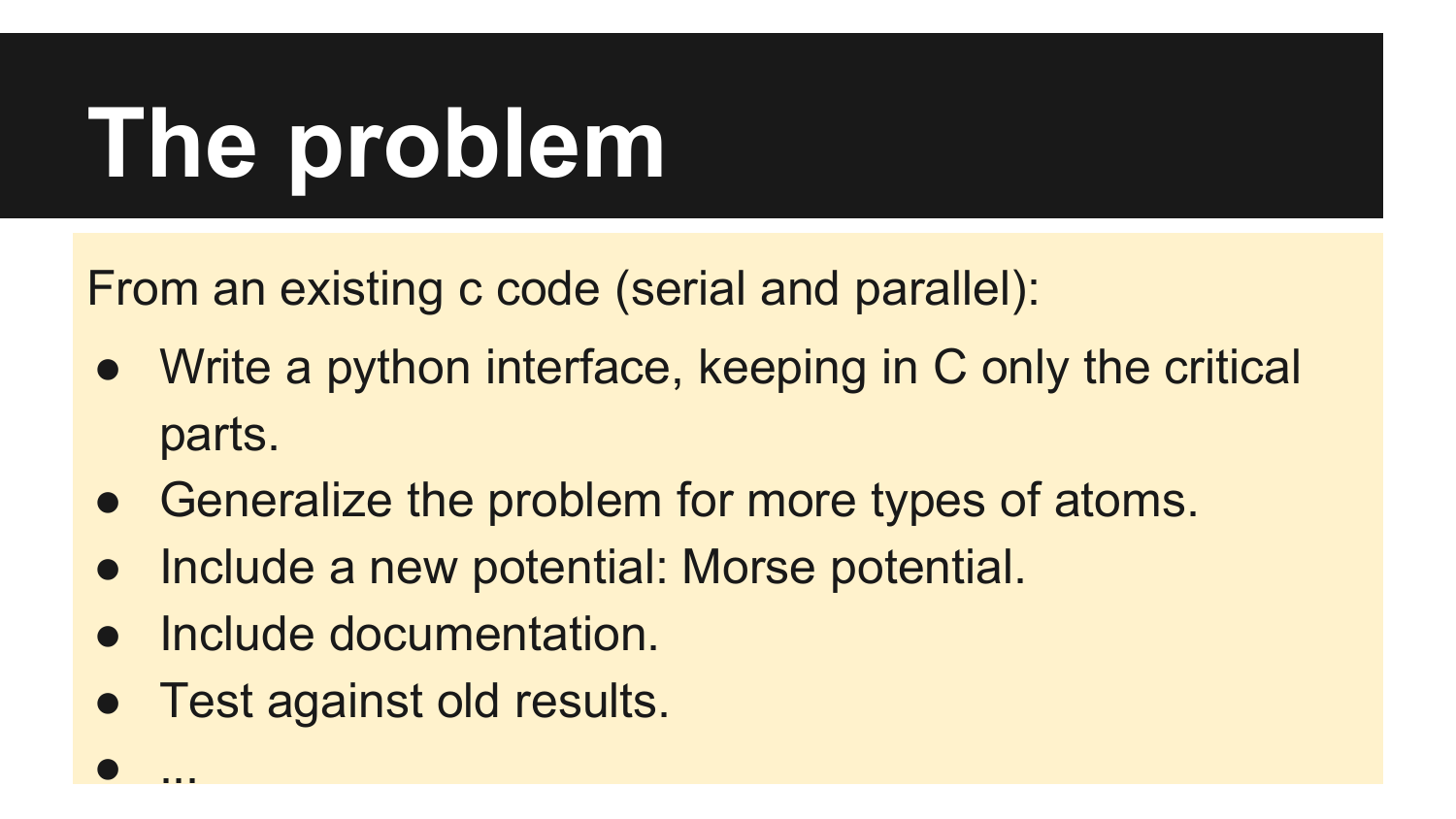## **What we have learned**

- Communication should be the first thing to be coordinated.
- Dialogue and interaction as soon as possible.
- A master/slave model is sometimes necessary.
- A clear vision of the final product is very helpful .
- Tasks should distributed according to each one strengths.
- Choosing a tool means using it (trello)
- Integration must happens as soon as possible.
- Working on someone' else code can be difficult.
- Learn when to say: done/stop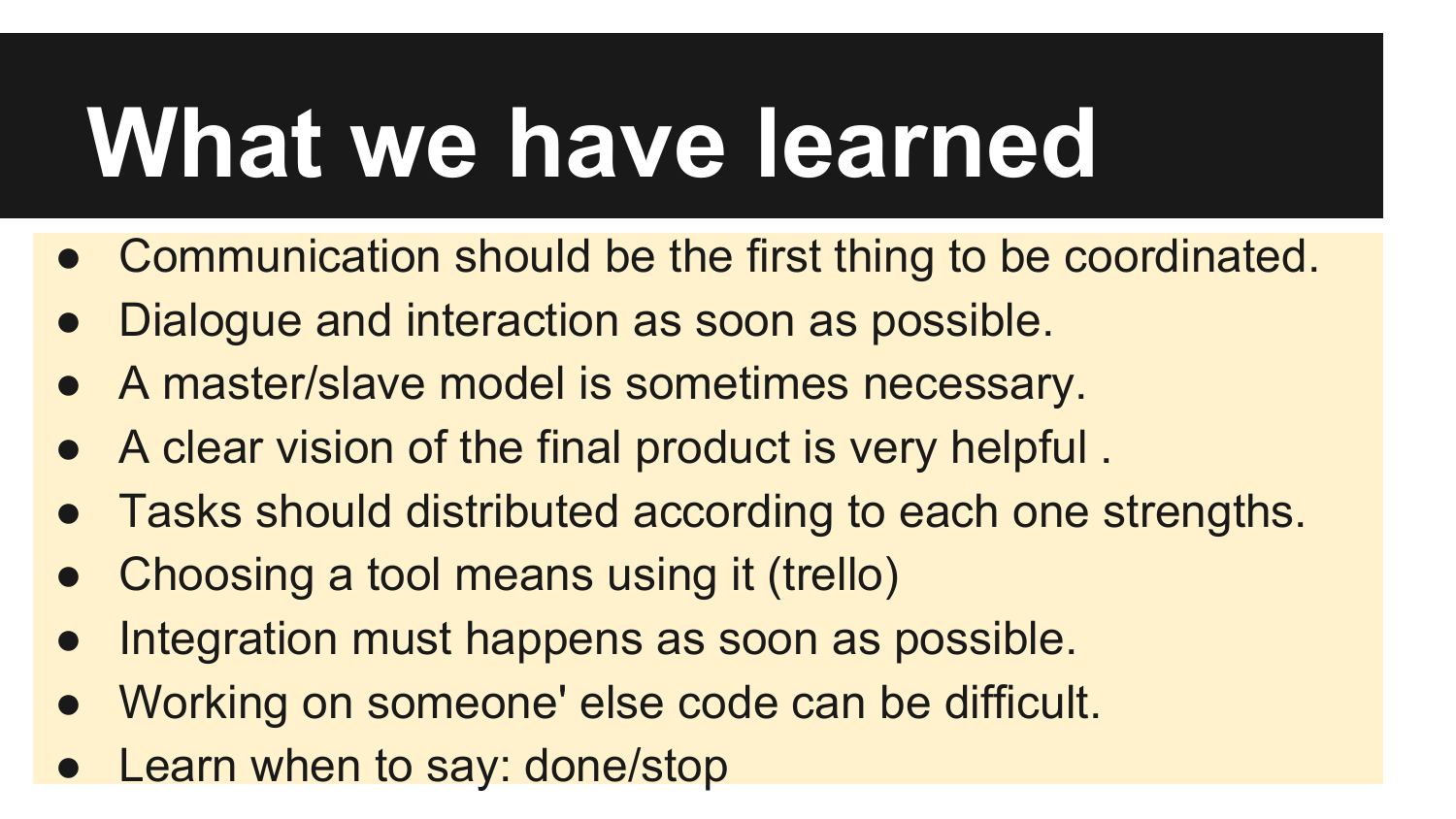## **Python interface**

- Isolates completely the c interface.
- Communication with c through ctypes.
- Reduces to the minimum the user interaction.
- Plots in real time of some key data.
- Cpu runtime penalty should not be large.
- Allows for using the serial and parallel version.

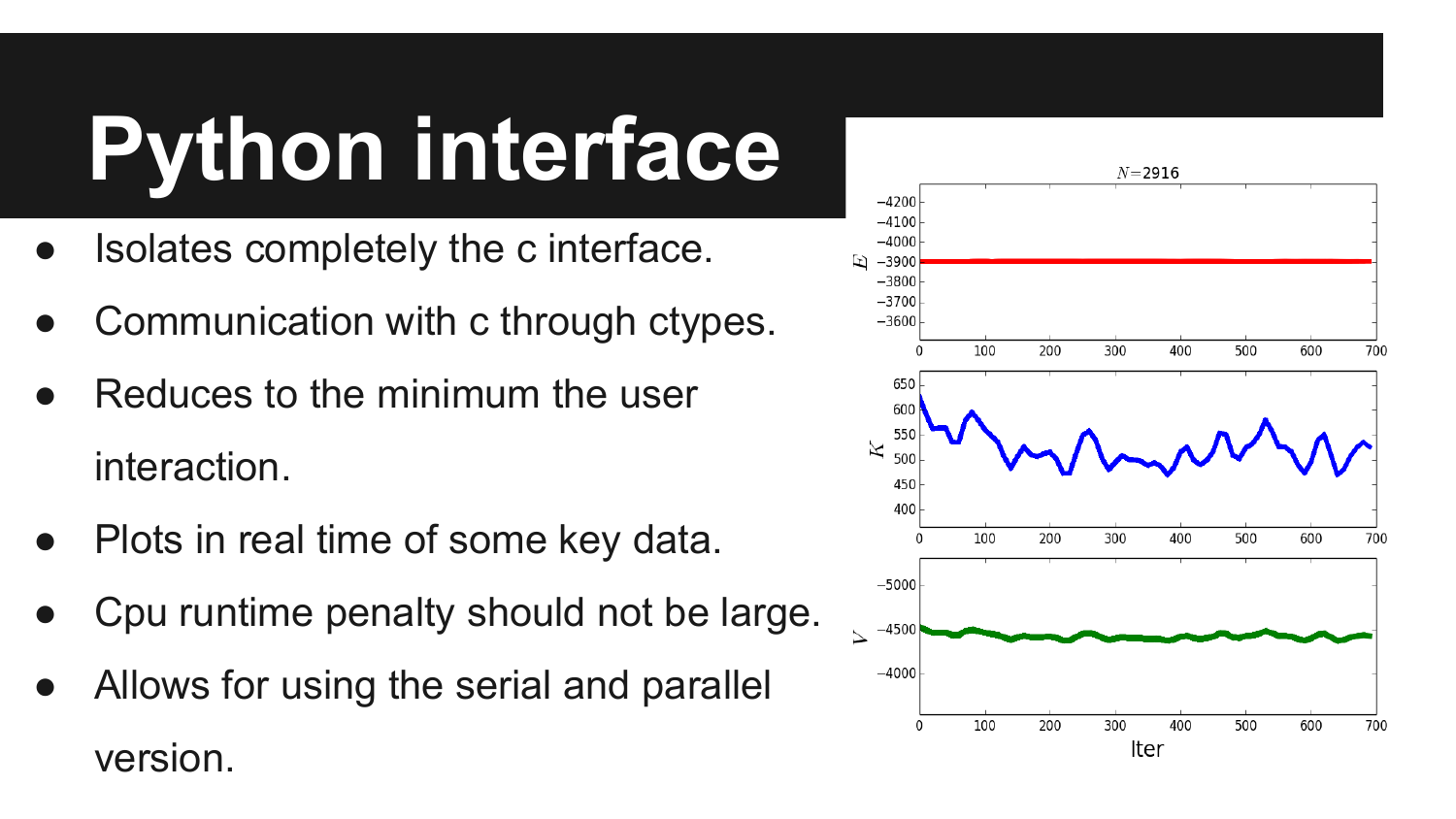| ₩± ★●□                                                                                                                                                                                    |                                                                                                                                                                                   |                                                                                                                                                              |                 |                |                   | ※ ☆ 31%■ 01:02                        |   |  |  |
|-------------------------------------------------------------------------------------------------------------------------------------------------------------------------------------------|-----------------------------------------------------------------------------------------------------------------------------------------------------------------------------------|--------------------------------------------------------------------------------------------------------------------------------------------------------------|-----------------|----------------|-------------------|---------------------------------------|---|--|--|
| Window 1                                                                                                                                                                                  |                                                                                                                                                                                   |                                                                                                                                                              |                 |                | $\bigoplus$       | $\times$                              |   |  |  |
| root@localhost:/root/WORK/group-project/ljmd-project-ictp/python# python ljmd.py --input argon_108.inp                                                                                    |                                                                                                                                                                                   |                                                                                                                                                              |                 |                |                   |                                       |   |  |  |
|                                                                                                                                                                                           | Cell list has 4x4x4=64 cells with 2016/2016 pairs and 6 atoms/celllist.                                                                                                           |                                                                                                                                                              |                 |                |                   |                                       |   |  |  |
| 0                                                                                                                                                                                         | 72.64160016                                                                                                                                                                       | 23.16879686                                                                                                                                                  | -160.48438434   | -137.31558748  |                   |                                       |   |  |  |
| 100                                                                                                                                                                                       | 65.22359737                                                                                                                                                                       | 20.80284954                                                                                                                                                  | $-158.21120604$ | -137.40835651  |                   |                                       |   |  |  |
| $\Omega = 0$ $\Omega$ $\Lambda$                                                                                                                                                           |                                                                                                                                                                                   |                                                                                                                                                              |                 |                |                   | $\frac{1}{2}$ $\frac{1}{2}$ 42% 00:18 |   |  |  |
| Window 1                                                                                                                                                                                  |                                                                                                                                                                                   |                                                                                                                                                              |                 |                | $\bigoplus$       | $\times$                              | н |  |  |
| $1$ jmd-c AK v $0.1$<br>$ncell = 512$<br>ngrid = $8$                                                                                                                                      | root@localhost:/root/WORK/group-project/ljmd-project-ictp/python# /ljmd-serial.x < argon_2916.inp<br>Cell list has 8x8x8=512 cells with 31744/130816 pairs and 14 atoms/celllist. |                                                                                                                                                              |                 |                |                   |                                       |   |  |  |
| Startup time:                                                                                                                                                                             | 0.841s                                                                                                                                                                            |                                                                                                                                                              |                 |                |                   |                                       |   |  |  |
| <b>NFI</b>                                                                                                                                                                                | :Starting simulation with 2916 atoms for 10 steps.<br><b>TEMP</b><br><b>EKIN</b>                                                                                                  |                                                                                                                                                              | <b>EPOT</b>     | <b>ETOT</b>    |                   |                                       |   |  |  |
| 0                                                                                                                                                                                         | 71.99368194                                                                                                                                                                       | 625.55751531                                                                                                                                                 | -4527.08079059  | -3901.52327528 |                   |                                       |   |  |  |
| ▥◐±メ◉▤                                                                                                                                                                                    |                                                                                                                                                                                   |                                                                                                                                                              |                 |                |                   |                                       |   |  |  |
| Window 1                                                                                                                                                                                  |                                                                                                                                                                                   |                                                                                                                                                              |                 |                | $\left( +\right)$ | $\times$                              |   |  |  |
| root@localhost:/root/WORK/group-project/ljmd-project-ictp/python# python ljmd.py -h<br>usage: ljmd.py [-h] --input INPUTFILE [--ener ENERFILE] [--traj TRAJFILE]<br>[--plot] [--parallel] |                                                                                                                                                                                   |                                                                                                                                                              |                 |                |                   |                                       |   |  |  |
| optional arguments:<br>$-h$ , $-help$<br>--input INPUTFILE<br>--ener ENERFILE<br>--traj TRAJFILE<br>$-\rho$ lot<br>--parallel                                                             | show this help message and exit<br>Input file with simulation parameters<br>Output file for trajectories<br>root@localhost:/root/WORK/group-project/ljmd-project-ictp/python#     | Output file to save energy information<br>Optional. Wether or not make a plot. Default is False<br>Optional. Wether or not run in parallel. Default is False |                 |                |                   |                                       |   |  |  |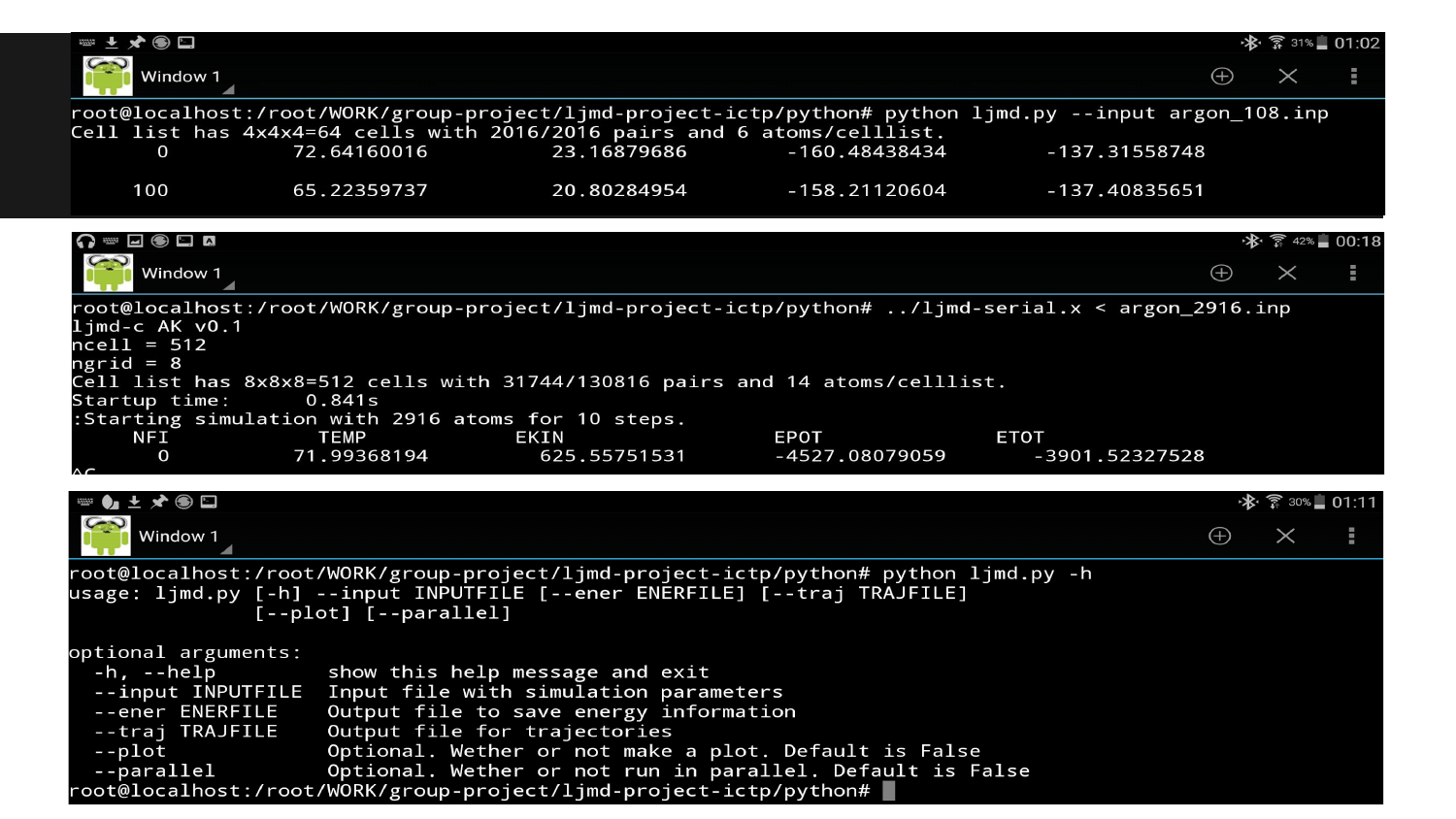## **Time and memory**

| N     | C - ser      | C - par    | py - ser                  | py - par   |  |
|-------|--------------|------------|---------------------------|------------|--|
| 108   | 2.97/764     | 1.44/960   | 3.02/6572                 | 1.36/6696  |  |
| 2916  | 18.88/1236   | 7.32/1620  | 19,54/9080                | 7.23/9396  |  |
| 78732 | 16.65/1513.2 | 9.31/22784 | $43.2 + 10.$<br>2/1589626 | 68/1457560 |  |

**For memory debugging, use memory\_profiler and decorate the important function with @profile**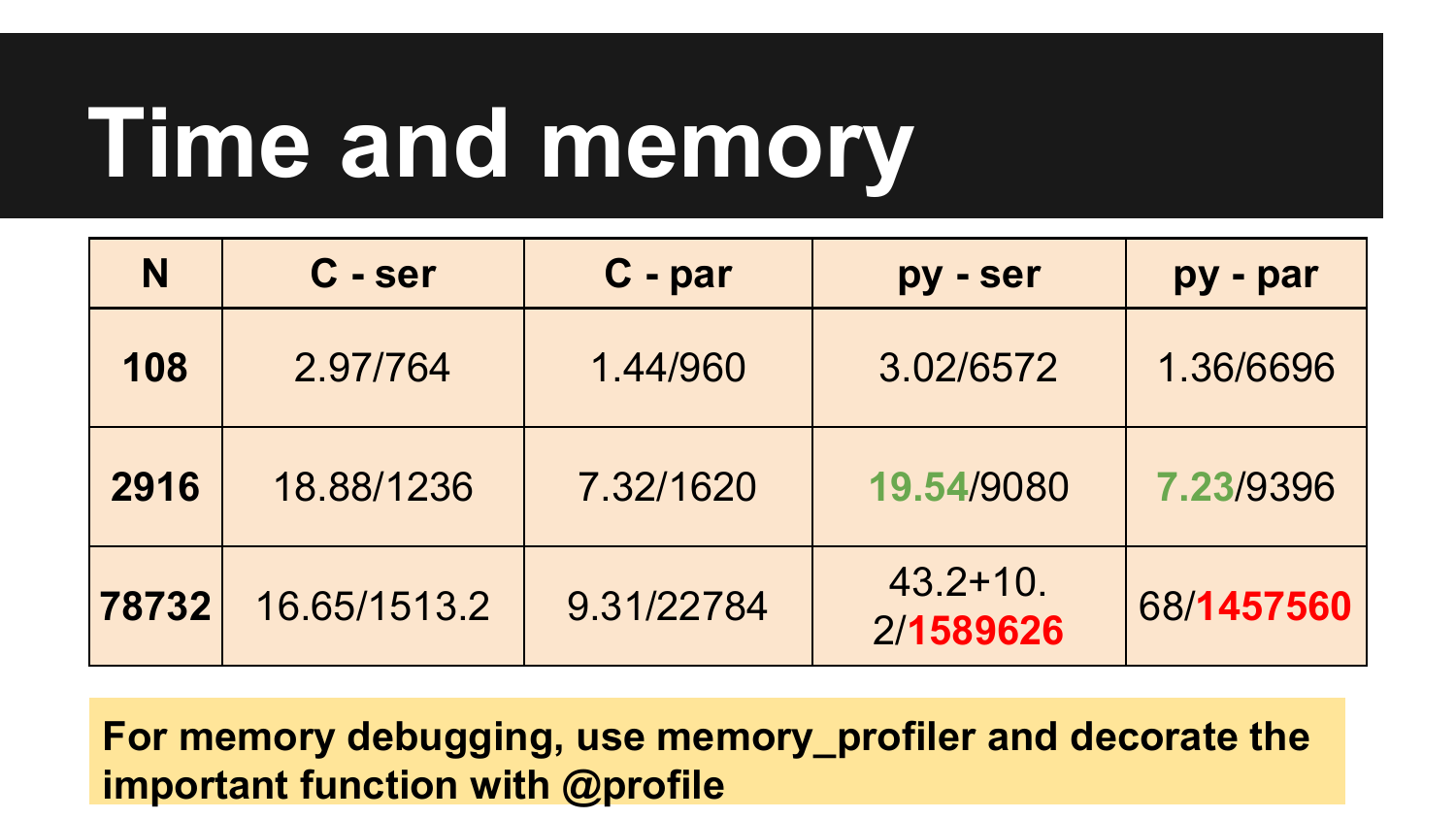## **Morse Potential**

#### • Development

- Understand the Code
- $\circ$  Find the best option to adapt the equations
	- Only we modification a function of the code
	- Input file is the same
	- Choose in the Python interface what potential calculate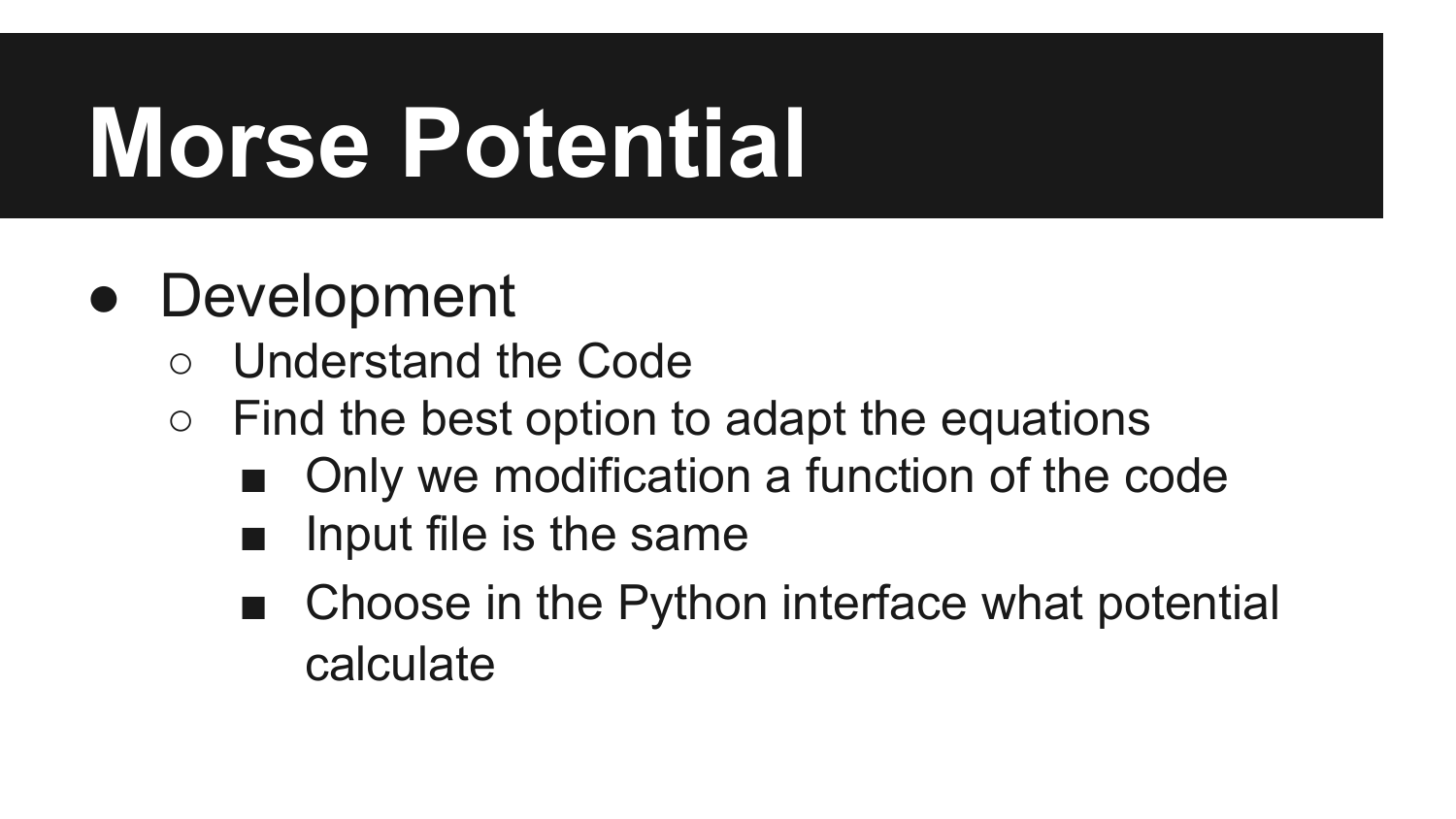## **Morse Potential**

● Comparative



|        |               | Lennard Jones Potencial |  |    |                 |            |                       |                |
|--------|---------------|-------------------------|--|----|-----------------|------------|-----------------------|----------------|
|        | 0.2           |                         |  |    | Morse PotentiaP |            |                       |                |
|        | 0.1           |                         |  |    |                 |            |                       | <b>Total E</b> |
|        |               |                         |  | 5  |                 |            |                       | $-115.122$     |
| $2\xi$ | Energy<br>0.0 | <b>ALLEL</b>            |  | 39 |                 | 362/187    | $3902^{\frac{rm}{m}}$ | $-3113.61$     |
| 78     | $-0.1$        |                         |  |    | $-120405.5$     | $-98934.3$ | $-105208.8$           | $-83965.2$     |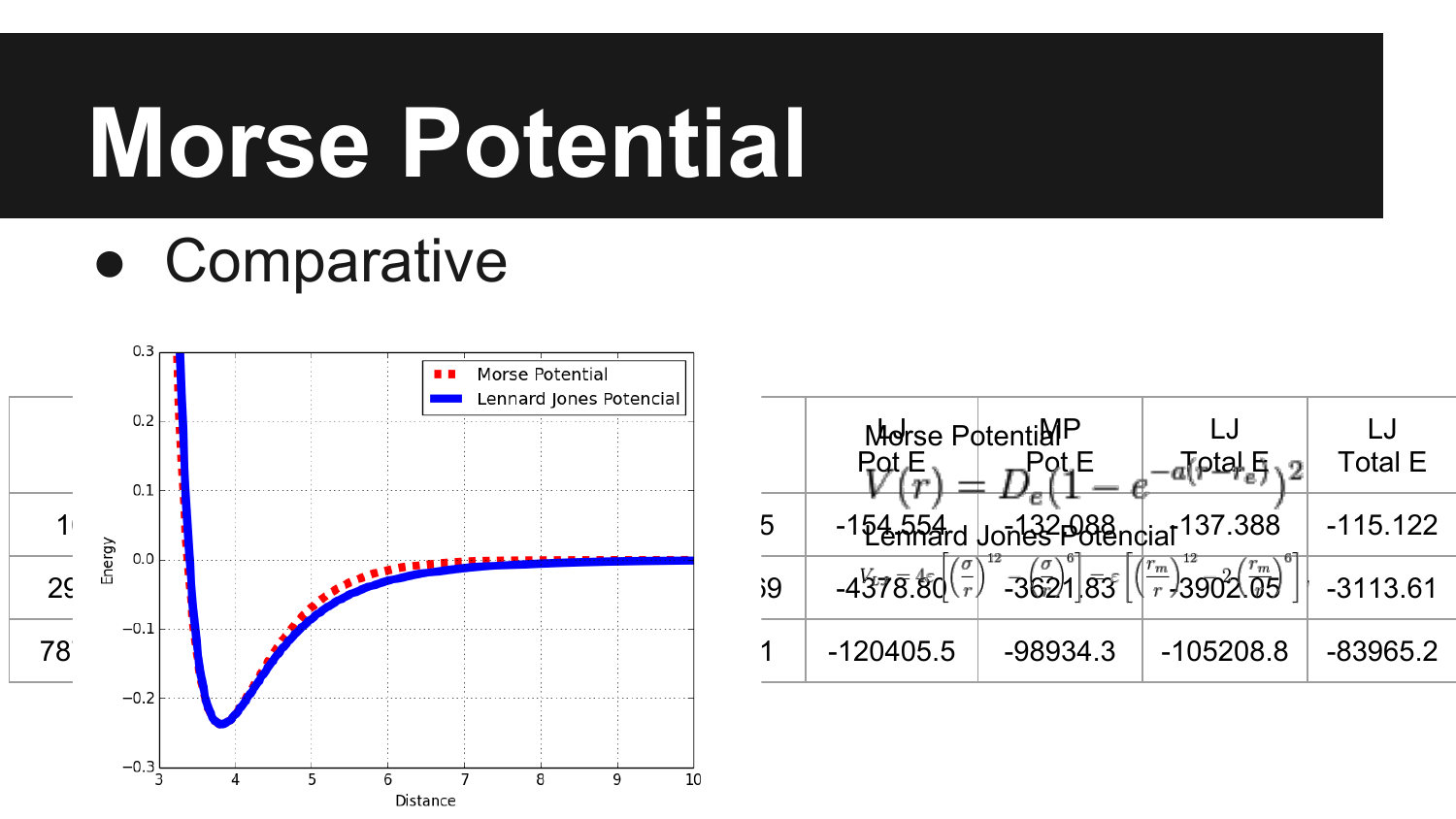## **Morse Potential**

 $\bullet$ 

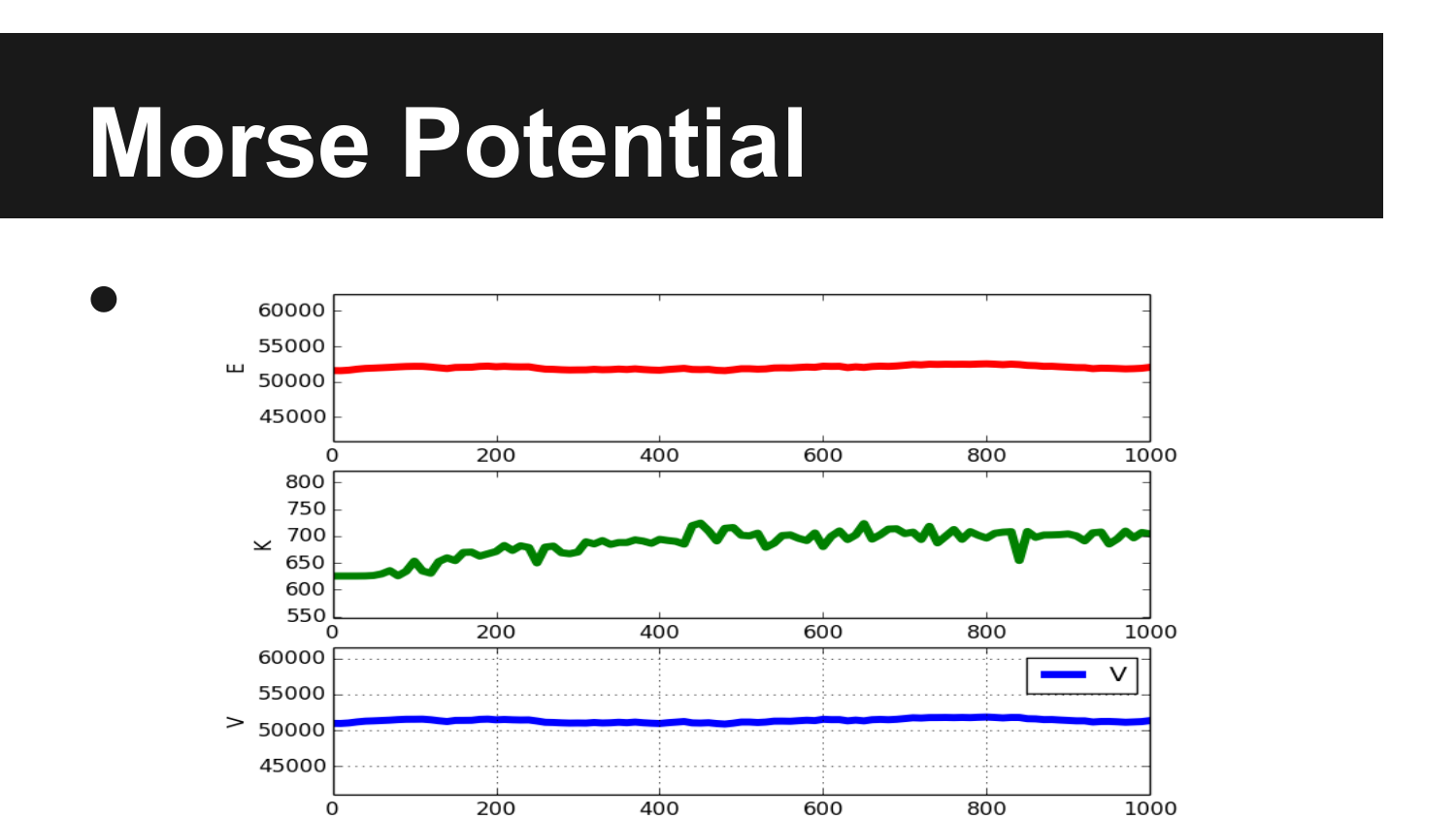### **Ιnclusion of different kind of particles**

• Was possible assuming that each binary interaction is defined by  $σ$  and  $ε$ .

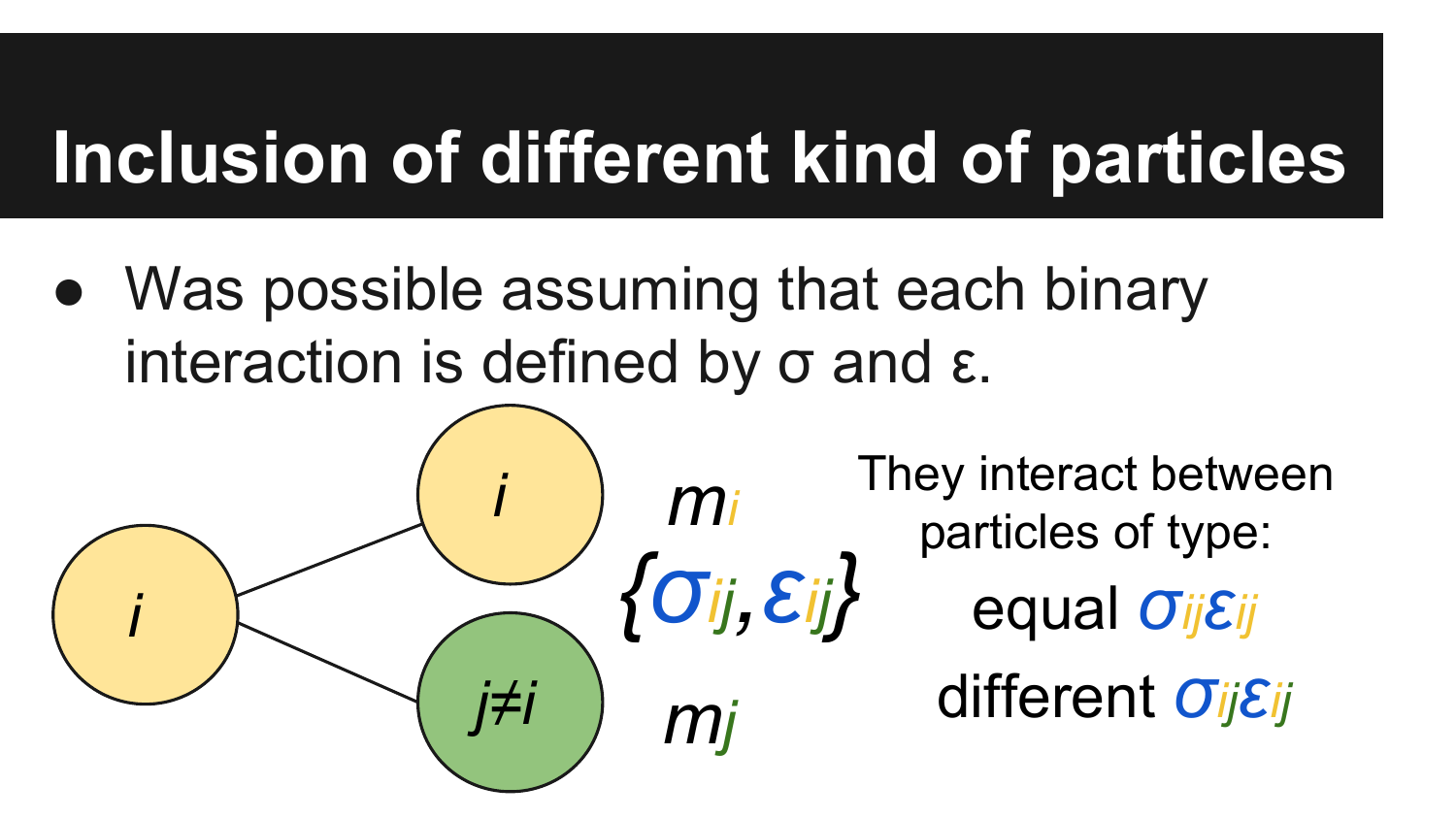#### **Main modifications to the original code**

**struct** mdsys { **double** dt, \*mass, \*epsilon, \*sigma, box, rcut; **int** \*type, kind potential, nodp; /\* type[natoms] contain the type of all particles \* kind\_potential =1 (Lennard Jones) or =2 (Moore) \* nodp is the Number Of Diferent Particles\*/ **double** ekin, epot, temp, pad1; **double** \*pos, \*vel, \*frc; cell\_t \*clist; **int** \*plist, \_pad2; **int** natoms, nfi, nsteps, nthreads; **int** ngrid, ncell, npair, nidx; **double** delta;

};

 $\triangleright$  Changed the way to read input (in order to test) Redefined the struct of data, added new variables and modified the functions associated (force,ekin,velverlet)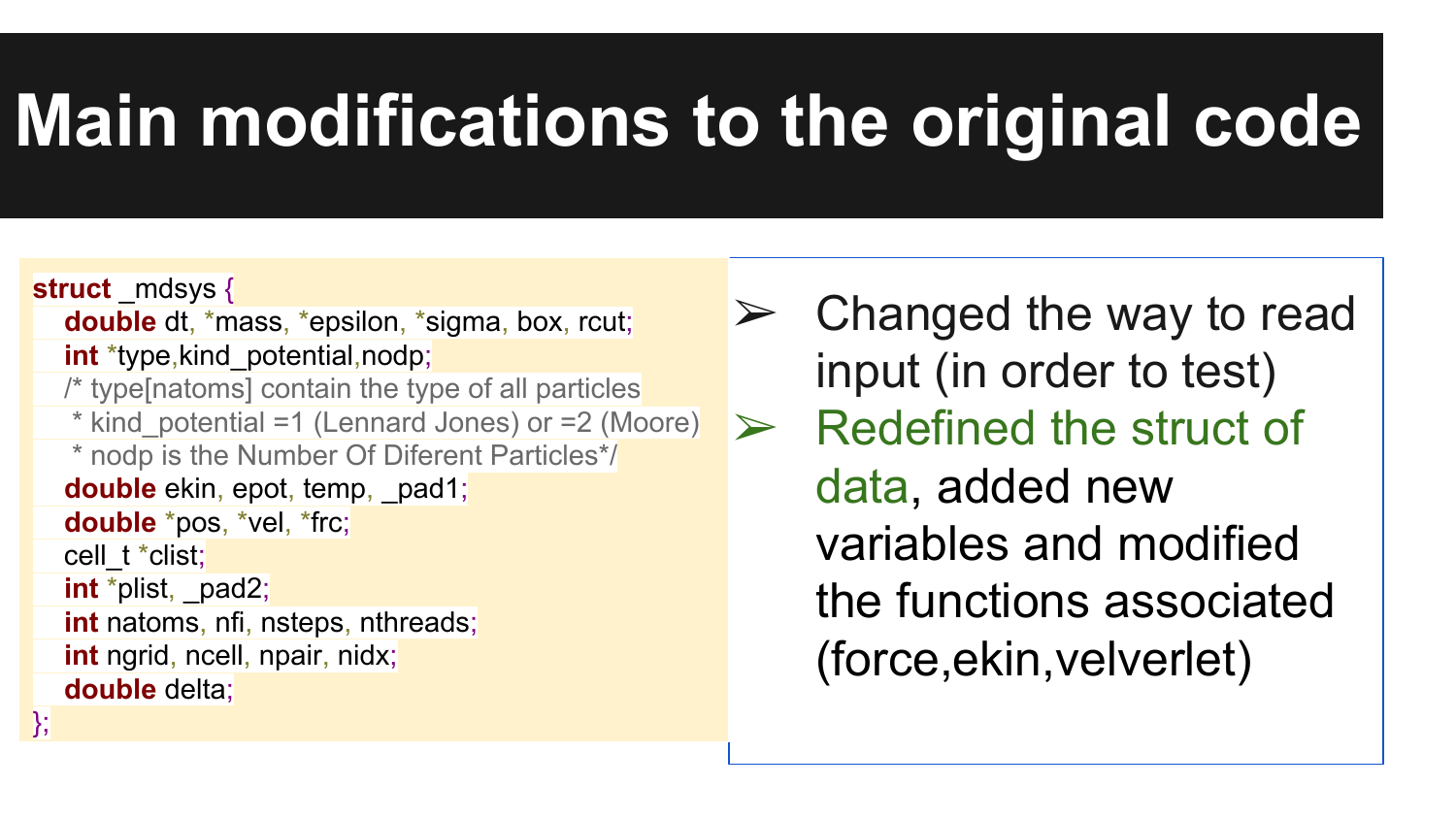#### Creating scripts to convert the original data file and using Paraview to create animations





#### **With the original code With our generalization**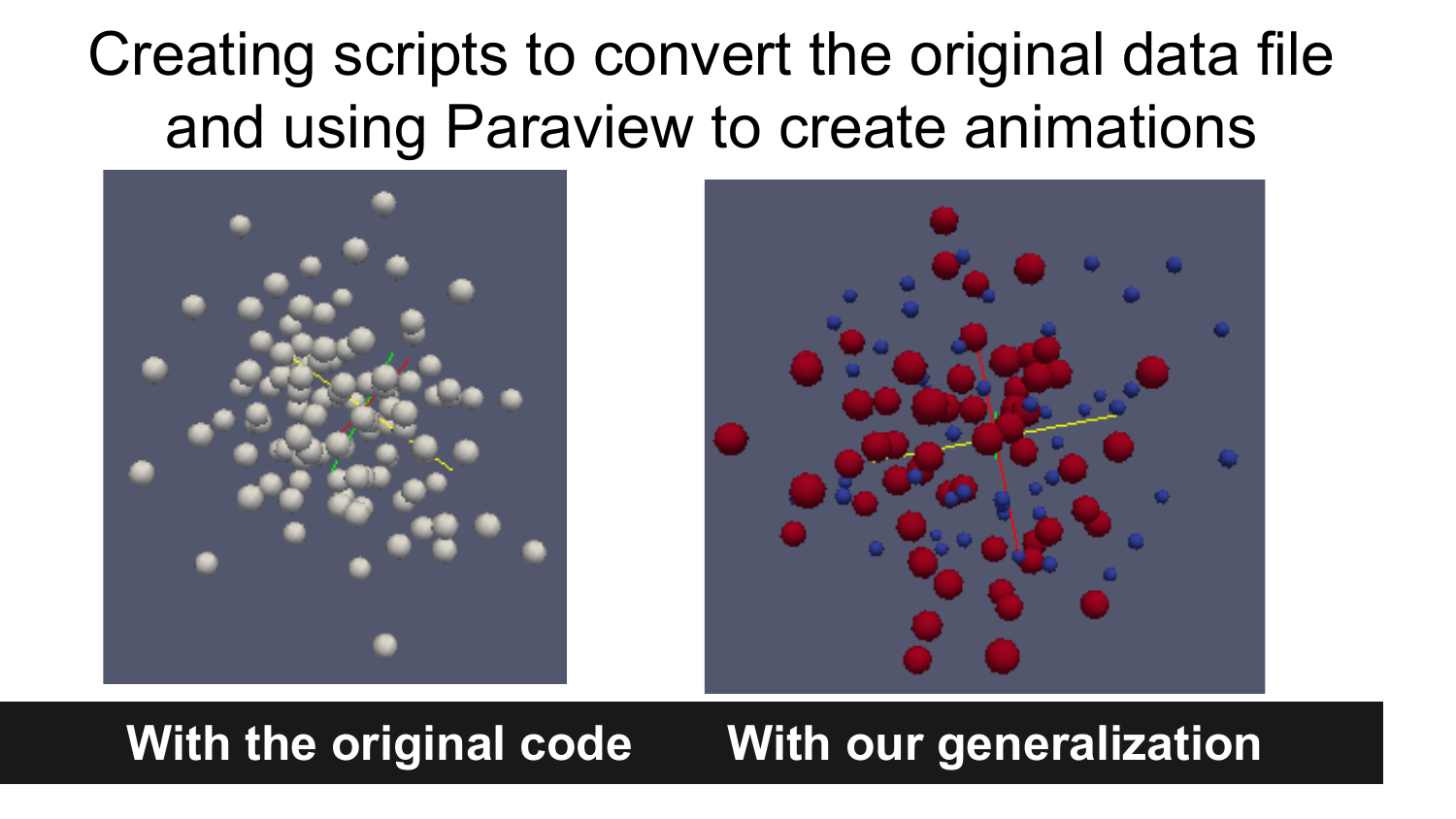## **TODO**

- Better documentation (currently using sphinx)
- Unit tests
- **Python memory management**
- Include the many types of particles generalization in the Python wrapper and integrate with both potentials